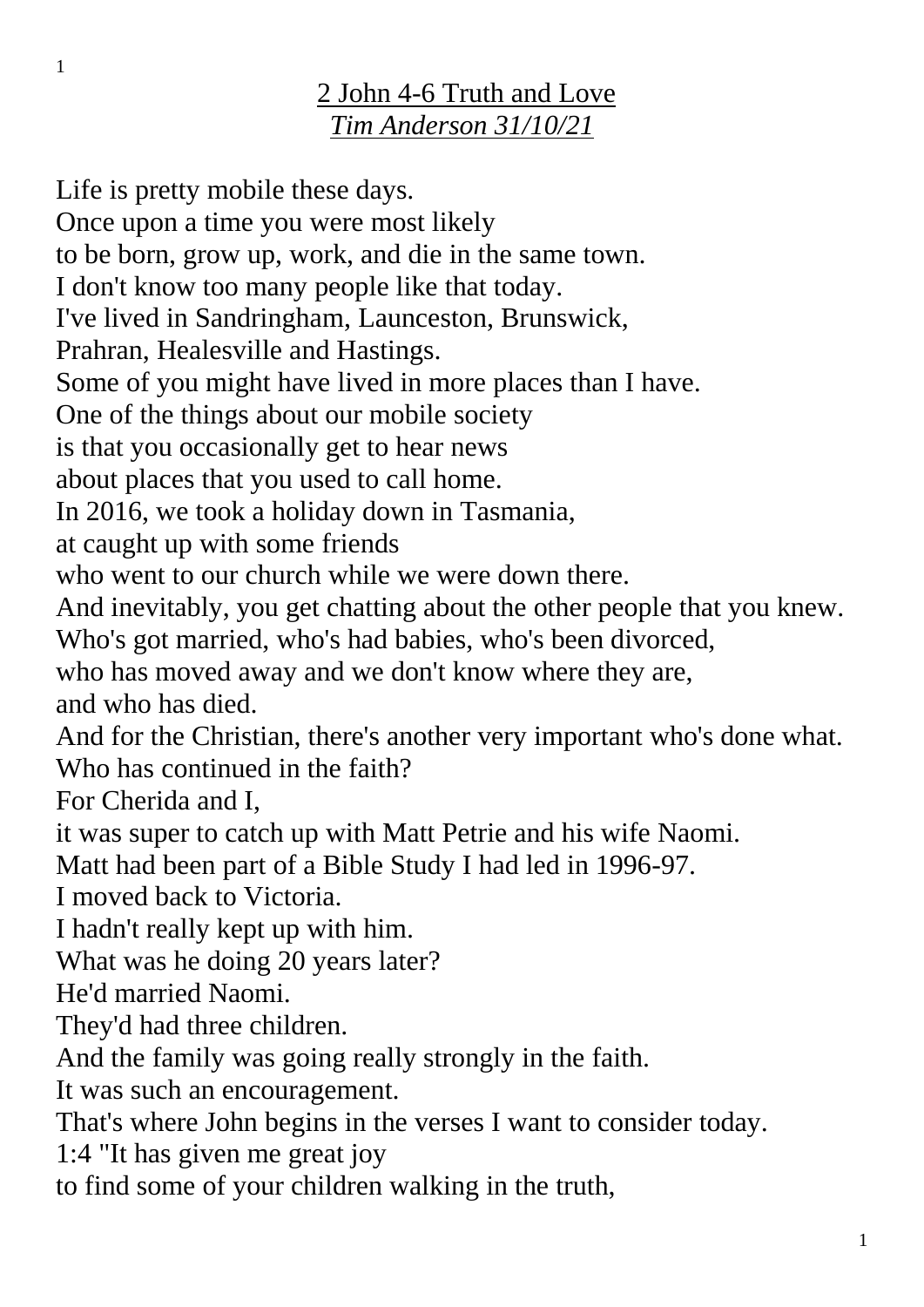$\overline{2}$ 

just as the Father has commanded us." John has had a leadership role in this church. But in the ancient world, it's not possible to simply ring up and find out how things are going. He has responsibilities with other churches. It may well be that he'd spent time exiled on the Isle of Patmos. So there's been a period of time that he's not been able to keep up with this church. But now, he's heard about them. And he has great joy that some of their members are walking in the truth. Walking in the truth is his way of saying continuing in the Christian faith. As we spoke about last week, the truth is not any old truth. It's not like they are being commended for telling the truth, or living with integrity. Those are great things to do. But this walking in the truth is walking in the truth of the gospel. Walking in the truth that the eternal Son of God came to earth, that he was born of a poor virgin named Mary, that he taught the truth of God in such a way, that the religious leaders of the day were outraged, his teaching exposed their sinful hearts as it does yours and mine, he died as a willing victim, the righteous for the unrighteous, he was raised a mighty conqueror, and he will return to restore the whole creation, renewing everything that was spoiled by the sin of Adam, including raising those who have died in the faith to share in the new life that he now enjoys at the Father's side. That's the truth they have been walking in. How do you walk in that truth? Well most obviously and the right place to start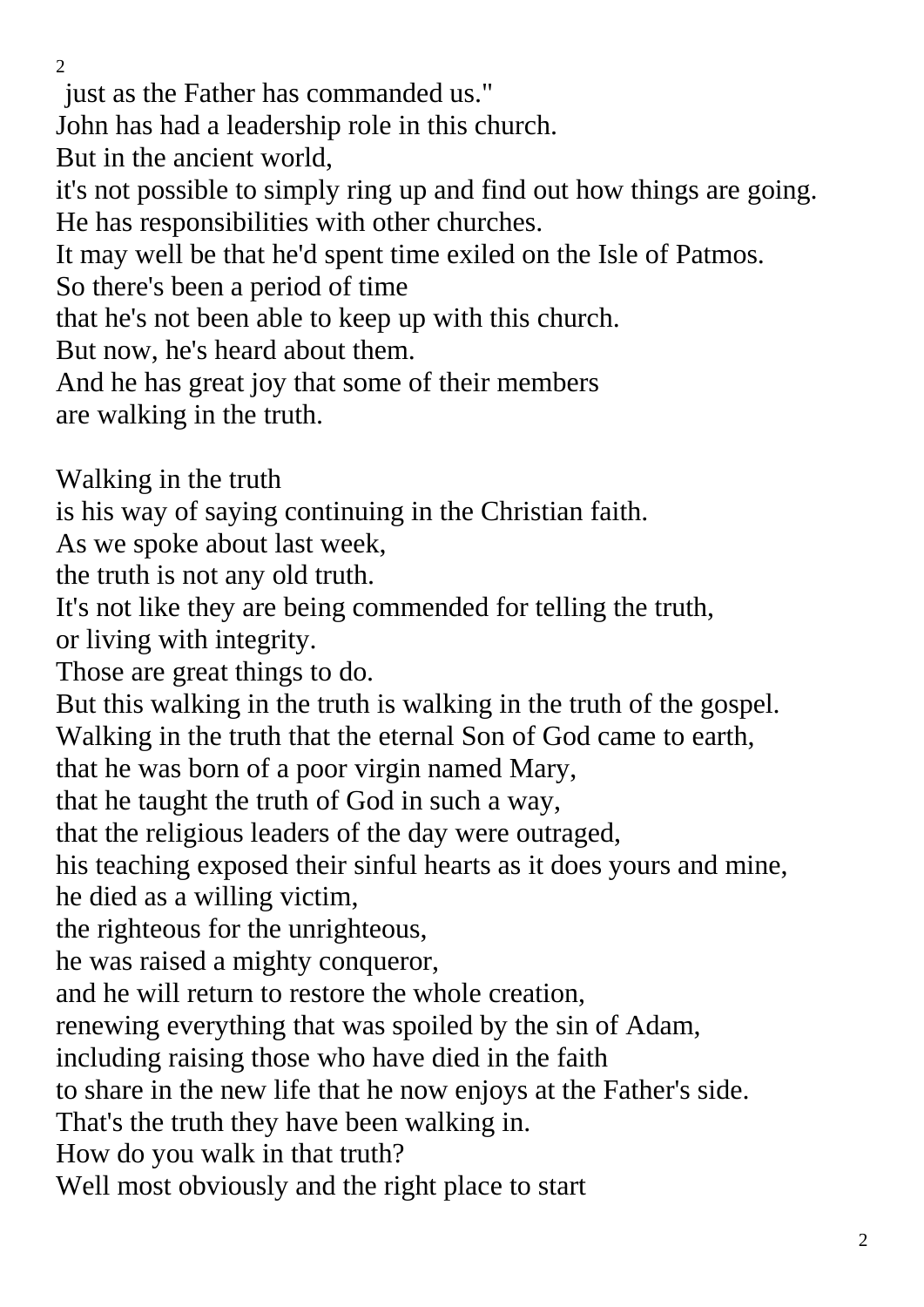is you continue to believe it.

It's amazing how many people you meet

who drift away from the believing the truth.

Sometimes that's because they can't deal with the ridicule

of those who sneer at the truth.

Or they want the approval of those

who regard believers in the truth as simpletons.

But most often it's not about an intellectual problem,

it's about a moral problem.

Walking in the truth does mean that you continue to believe it. But that's only a start.

The truth of the gospel

is not some abstract truth disconnected from your life.

The truth of the gospel also tells you how to live.

Jesus had lots to say about how to live.

And some of what he said

is the most difficult to follow instruction you are likely to hear.

Love your enemies.

Turn the other cheek.

Take the log out of your own eye

before removing the speck from your neighbour's.

Walking in the truth means believing

that Jesus did all that was written about him,

and living in accordance with what Jesus taught.

None of us can do that perfectly,

but Christians are having a go,

relying on the power of the Holy Spirit.

But only some of the members of the church John was writing to were continuing to walk in the truth.

Why did some stop?

Because so often people want to do something

that they know conflicts with what Jesus taught.

So they stop believing because that's the only way

they can take the path they have decided that they want to take.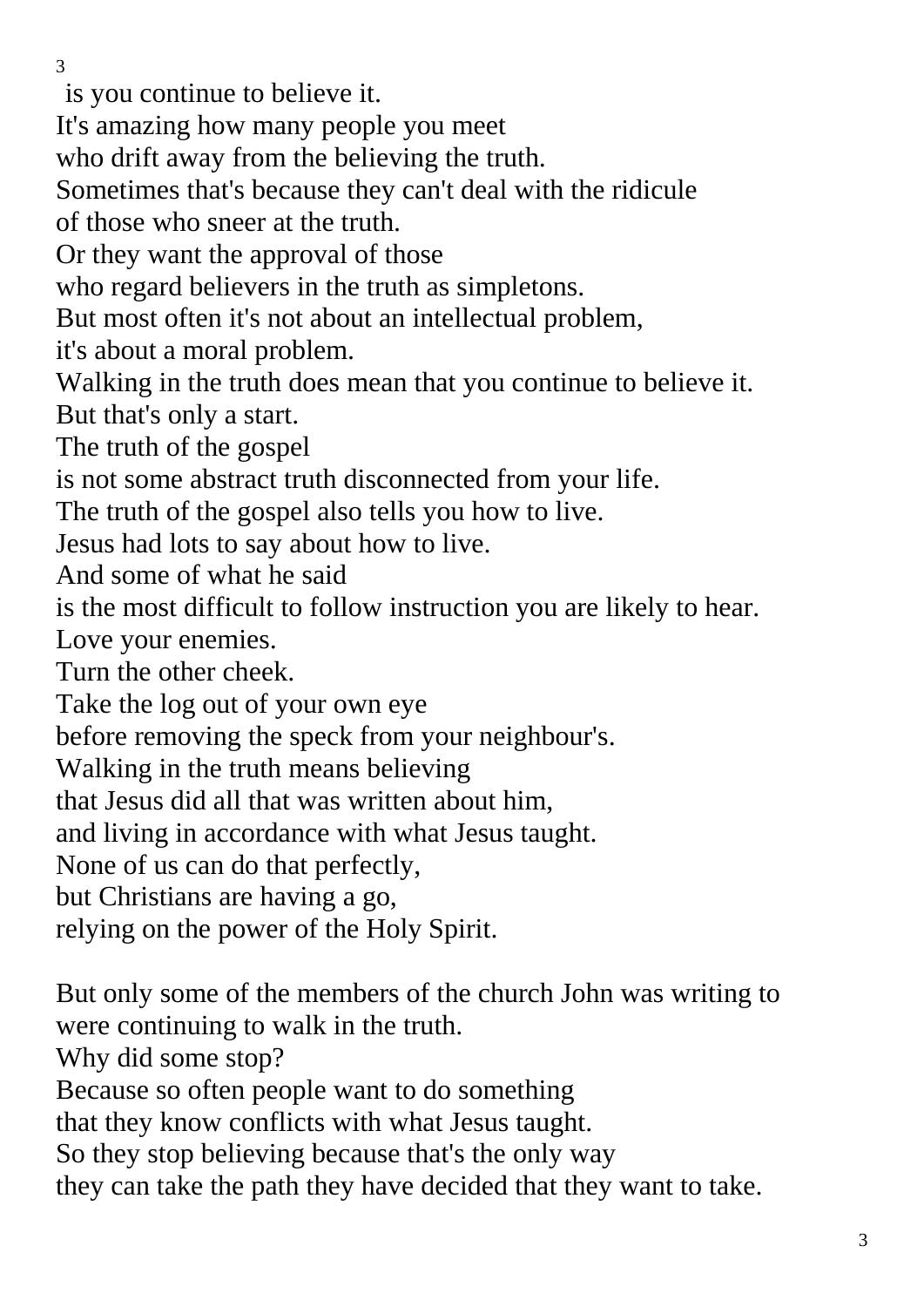It's sometimes to do with choosing a life partner.

I've know many people give up the faith

because they wanted to marry a non Christian.

In this case, there's usually there's a gap

between when they stop practicing their faith

and when they say they aren't Christians anymore.

Better to be single and go to heaven than married and go to hell.

Some people give up when they want to misbehave sexually.

You know the stereotype.

The secretary is younger and prettier than the wife.

I don't believe that Christian stuff anymore.

How convenient.

No one is telling me I can't ditch my wife anymore.

And 'Love is Love' after all

and I'm in love.

I can feel it right between my legs.

It's tragic when that happens.

And I've seen it happen.

I've seen it happen to ministers.

They stopped walking in the truth.

Sex is the number one reason people stop walking in the truth.

But money and lifestyle would be a close second.

You're a solid committed walker in the truth of the gospel. But then you move house.

In the vicinity of your new house are wonderful beaches

and a river you can go fishing and waterskiing in.

Your kids can join the local surf lifesaving program.

And really it's quite hard to motivate yourself to join a new church.

It's tough to even try them out in the middle of a pandemic.

It's just not the same on Zoom.

Maybe you'll get around to it when things open up.

But maybe not too.

The fishing, the waterskiing, the surfing they are great family activities. And you are working six days a week

to fund the mortgage on the new house.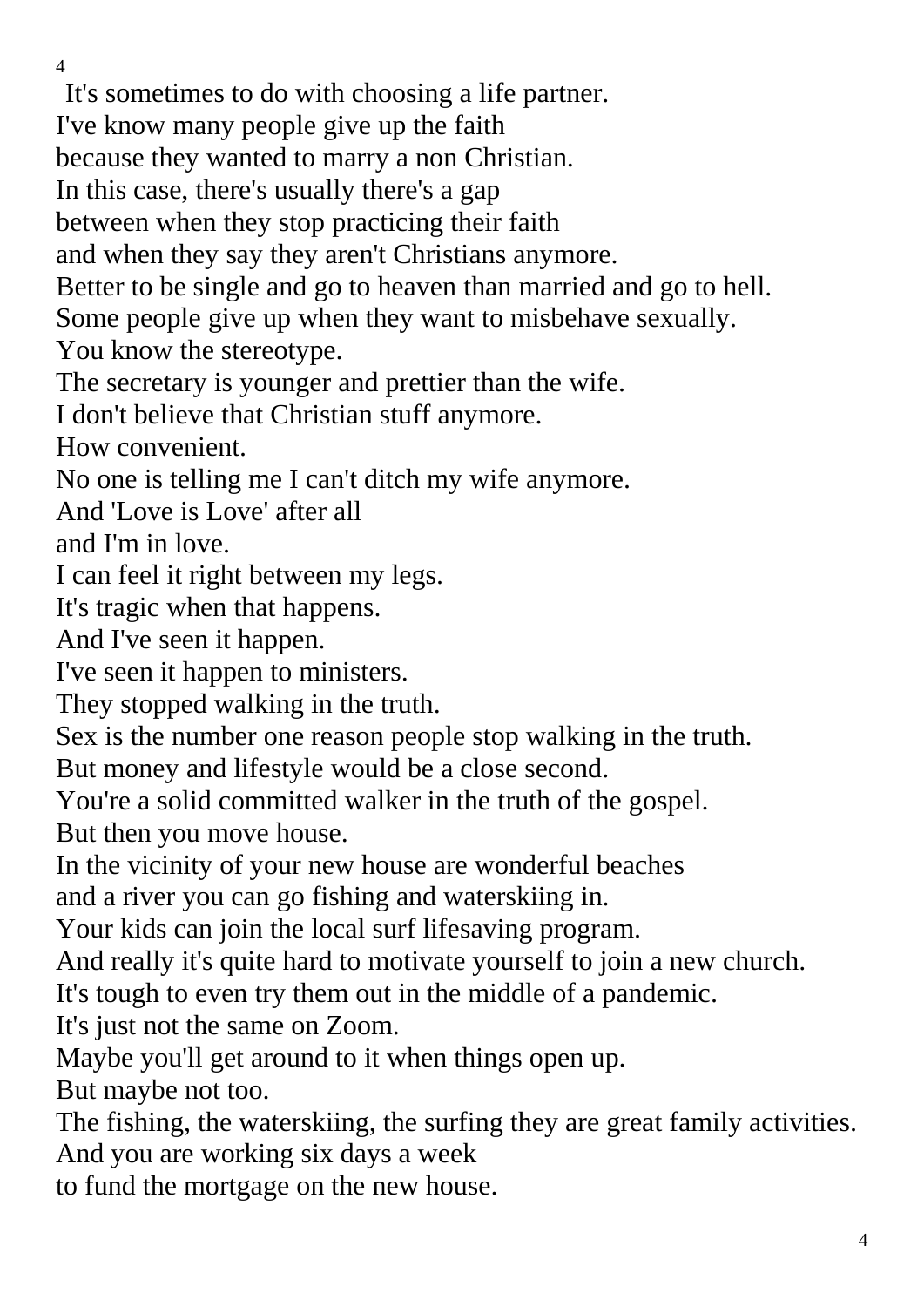Your wife has to work shifts some Sundays as a nurse. You're not taking the kids to church on your own. How long before this guy says he's not a Christian anymore? He's already not walking in the truth.

Those kind of stories are depressing. But John has the right focus. 1:4 "It has given me great joy to find some of your children walking in the truth, just as the Father has commanded us." He's going to focus on the positives. Let's think about the ones who keep going, year after year. The ones who stick it out through all kinds of tough times and disappointments. We have in our church survivors of clergy sexual abuse. They are still walking in the truth. Praise God! We have people who have survived unfaithfulness on the part of their "Christian" spouse. And they are still walking in the truth. People who have lost children to suicide, had businesses go bankrupt, had their health taken from them due to sickness or accident, and they are still walking in the truth. That's where we want to focus our thinking. On the great joy we have because some are walking in the truth. Well for those who are walking in the truth, John has a command. 1:5 "And now, dear lady, I am not writing you a new command,

but one that we have had from the beginning.

I ask that we love one another."

It's amazing how perspectives on newness change,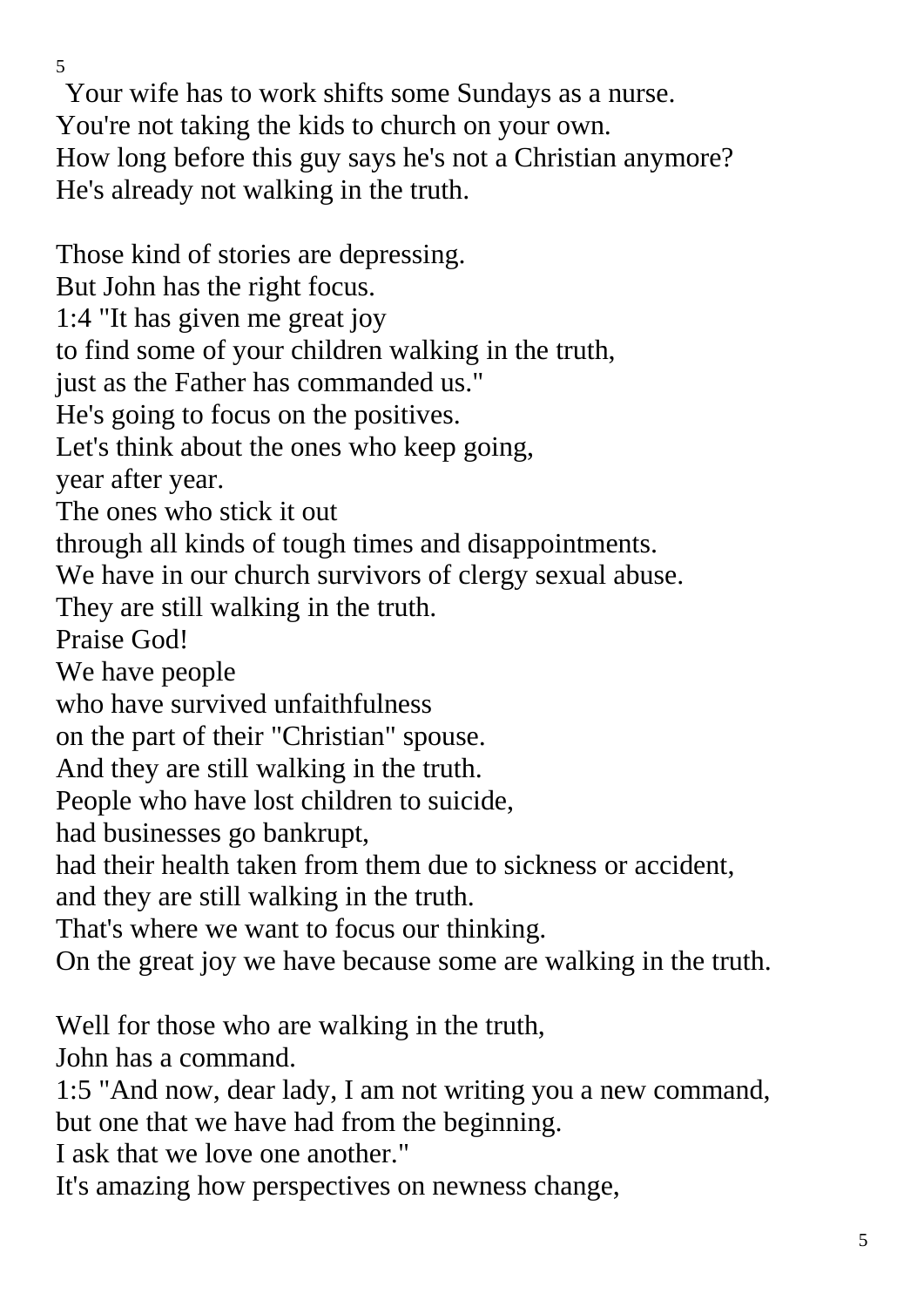isn't it?

I am old enough to remember

when the CD was a revolutionary step forward.

The days of cassettes with the reel of tape

getting chewed up by the player

and destroying your music forever were over.

And the quality of the sound.

No more dull hiss.

Now when you buy a new car,

there won't even be a place to put CDs in the stereo system

because they will presume

you are going to play music through your phone

connected by bluetooth.

And you kids will complain blue murder if you try to do that.

You should have your own ear buds in,

so we can all listen to our own music.

Why should everyone in the car have to listen to the same thing? What was once new becomes old if you give it a while.

And so it is with the new command.

When John was writing his gospel, he said this,

Jn 13:34, "A new command I give you: Love one another.

As I have loved you, so you must love one another."

As Jesus was speaking, it was a new command.

How do we love?

The way he has loved us.

With the sacrificial love that would give up his life for his friends.

But as John speaks to the church in this letter,

it's not a new command anymore.

They have had this command from the day they became Christians. From the very beginning of their lives as Christians.

It's no longer a new command,

but one that they've had from the beginning.

It's newness might have worn off.

But it's still just as important.

One big thing John wants from the church is that they love each other.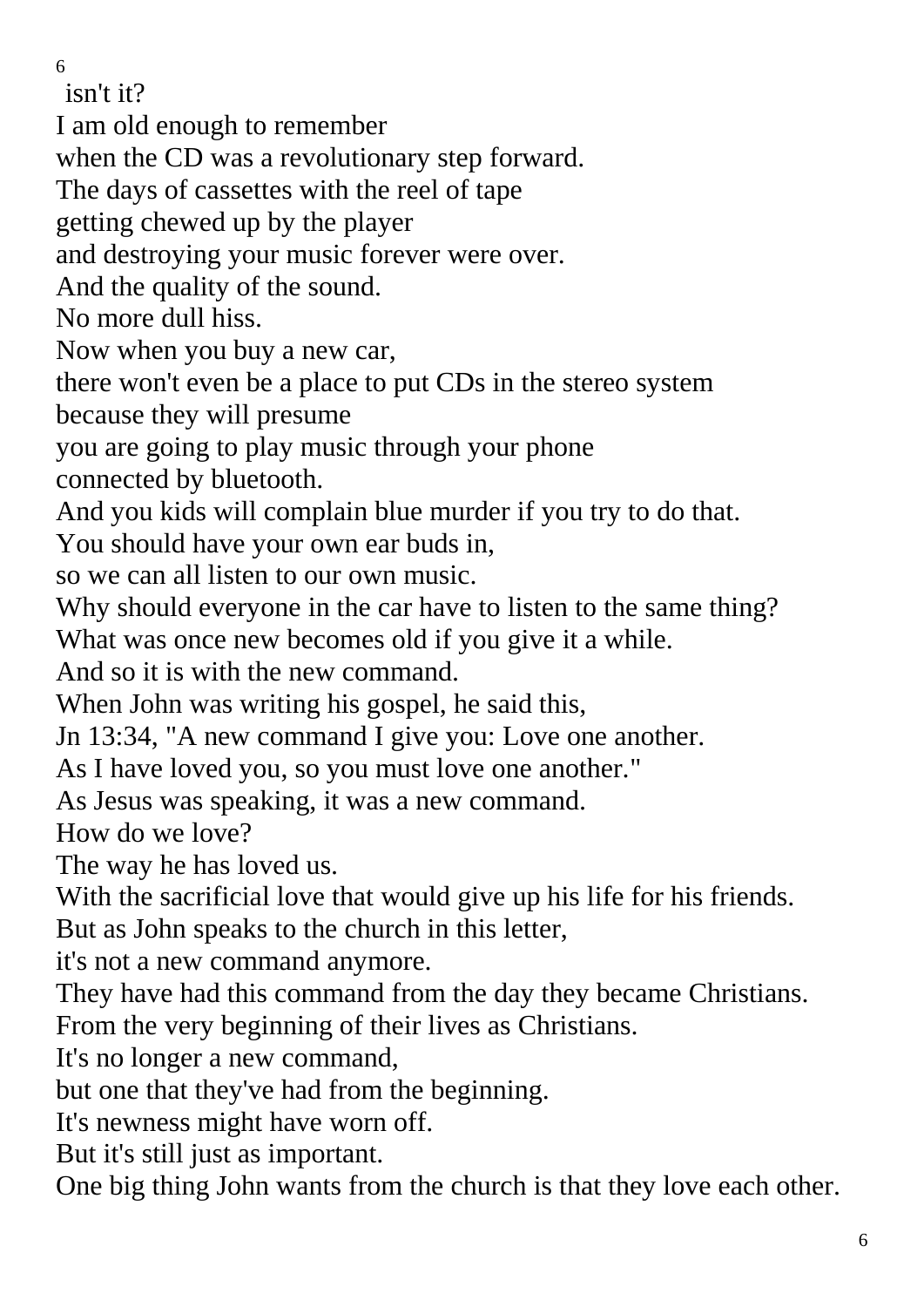It's a big theme for John right through his writings.

In his first letter he says this.

1 Jn 4:7-10 "Dear friends, let us love one another, for love comes from God.

Everyone who loves has been born of God and knows God.

Whoever does not love does not know God,

because God is love.

This is how God showed his love among us:

He sent his one and only Son into the world

that we might live through him.

This is love:

not that we loved God,

but that he loved us

and sent his Son as an atoning sacrifice for our sins."

We are to love one another.

It's an outworking of the gospel.

God sent his Son as an atoning sacrifice.

That was love.

If God loves like that,

then we who follow him must love in the same way."

I've said it a number of times to Geoff Stockton.

The people who turned the church around on the side 30 years ago did a wonderful service to Holy Trinity.

It's so much better to be facing this way,

rather than sitting in a long thin building

with the minister way up the front.

Why is that?

It's because this way the building itself emphasises

that we are a community called to love one another.

Back in the day of long thin church buildings,

people came to church to do their business with God.

They might sit in the same pew for 20 years,

and not even know the person who sat in the pew in front of them. They came along.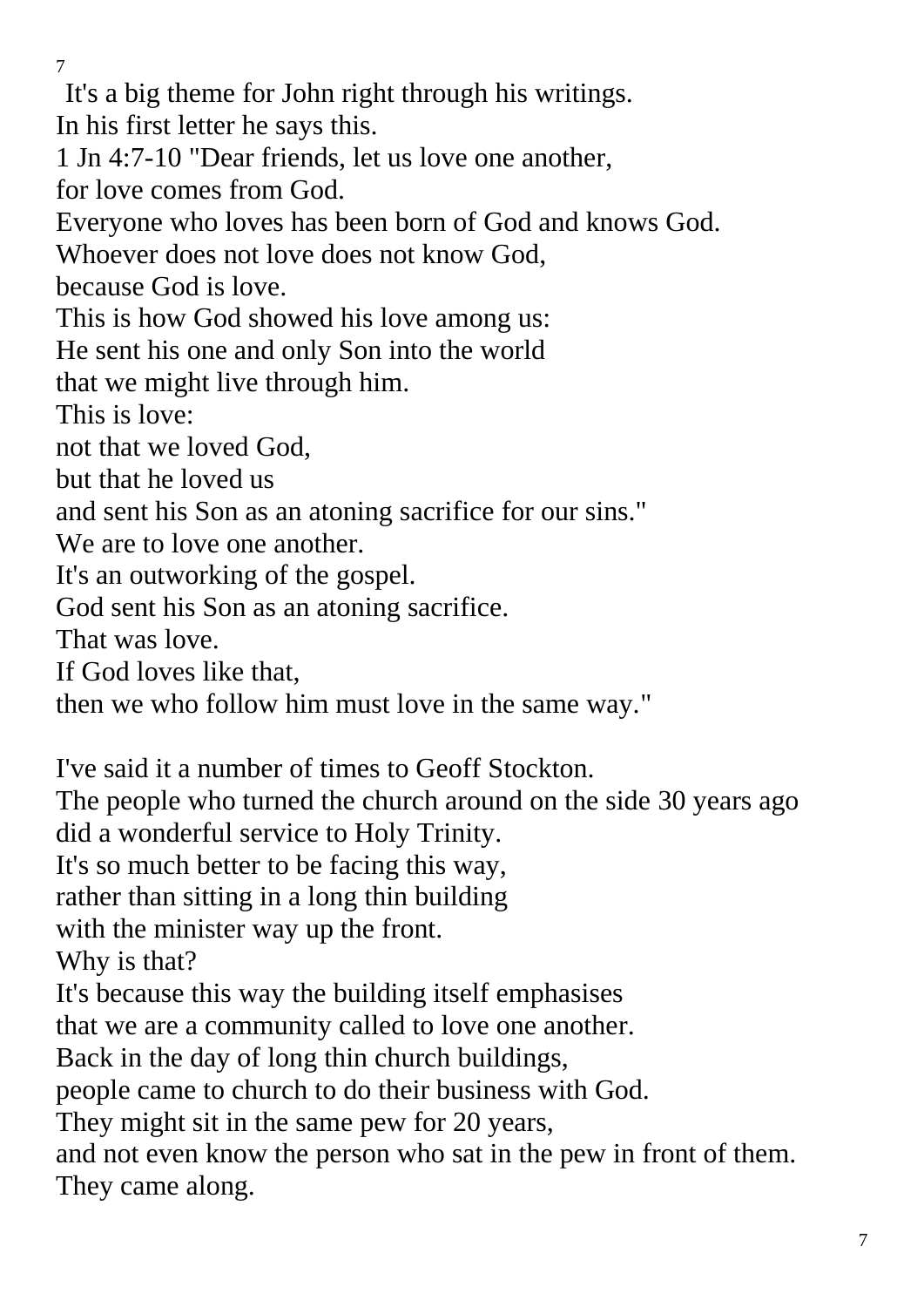They sung some hymns. They listened to a sermon. They said their prayers. And they went home again. And it never registered that they were part of a Christian community. There were no home groups in those days. It was you, the minister and God. John knows nothing of that sort of Christianity. He says, "I ask that we love one another." When you put the church around this way, people mingle more freely. It feels like more of a community. And that's because it should be. The church is the body of Christ. That's all of us together. You know sometimes I get these plaintiff comments. "I was sick and the church didn't visit me." Thankfully not so much during the last six months because people registered that there was a lockdown happening. But it's a common enough occurrence. But when the conversation continues, you find out that actually a number of people from church had visited them when they were sick. Others had rung them up. So why are they complaining? Well it turns out that 'the church didn't visit me' is actually code for 'the minister didn't visit me'. They are still living in the 'it's me, the minister and God' world. But actually, 'it's you, the body of Christ and God'. If someone from the church has visited you,

then the church has visited you.

That person is part of the body of Christ.

They are the church.

And they visited you.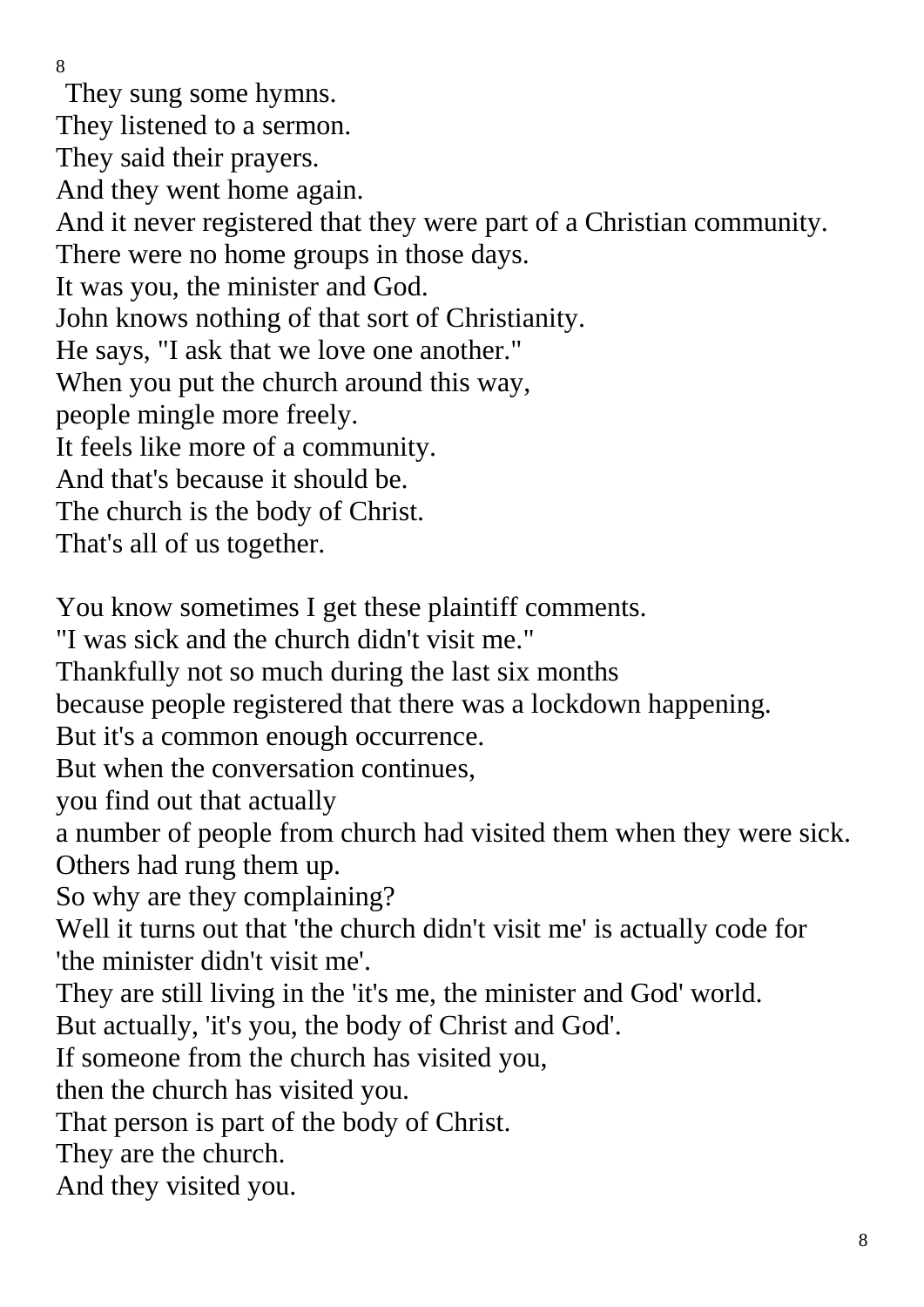If you are sick and you get a visit from me,

that's bad news, not good news.

It means I think you might be dying.

Well maybe it's good news.

It means you might get to see Jesus face to face sooner rather than later. But most people think that dying is bad news.

And from what I've seen,

it's usually not much fun.

Let me emphasise.

John knows nothing of a Christianity that is you the minster and God.

He says, "I ask that we love one another."

And what John wants you to be asking yourself is not,

"Who ought to be showing love to me?"

He wants you to ask,

"To whom ought I be showing love?"

The people who clamour about how nobody loves them

are so often the people who never ring anyone up

but complain that no one rings them.

They never invite anyone around to dinner

but complain that no one ever invites them.

John says, "I ask that we love one another."

That's a call to think about who you could be showing love to.

But what is love?

Our contemporary society has provided us a very helpful definition. Not.

"Love is love".

That tells you a precise total of nothing.

If I tell you a football is a football,

that tells you nothing if you don't know what a football is.

But 'love is love' is more than a truism.

It's actually an attempt to manipulate.

What they really mean when they say it is,

"Love is anything I say it is,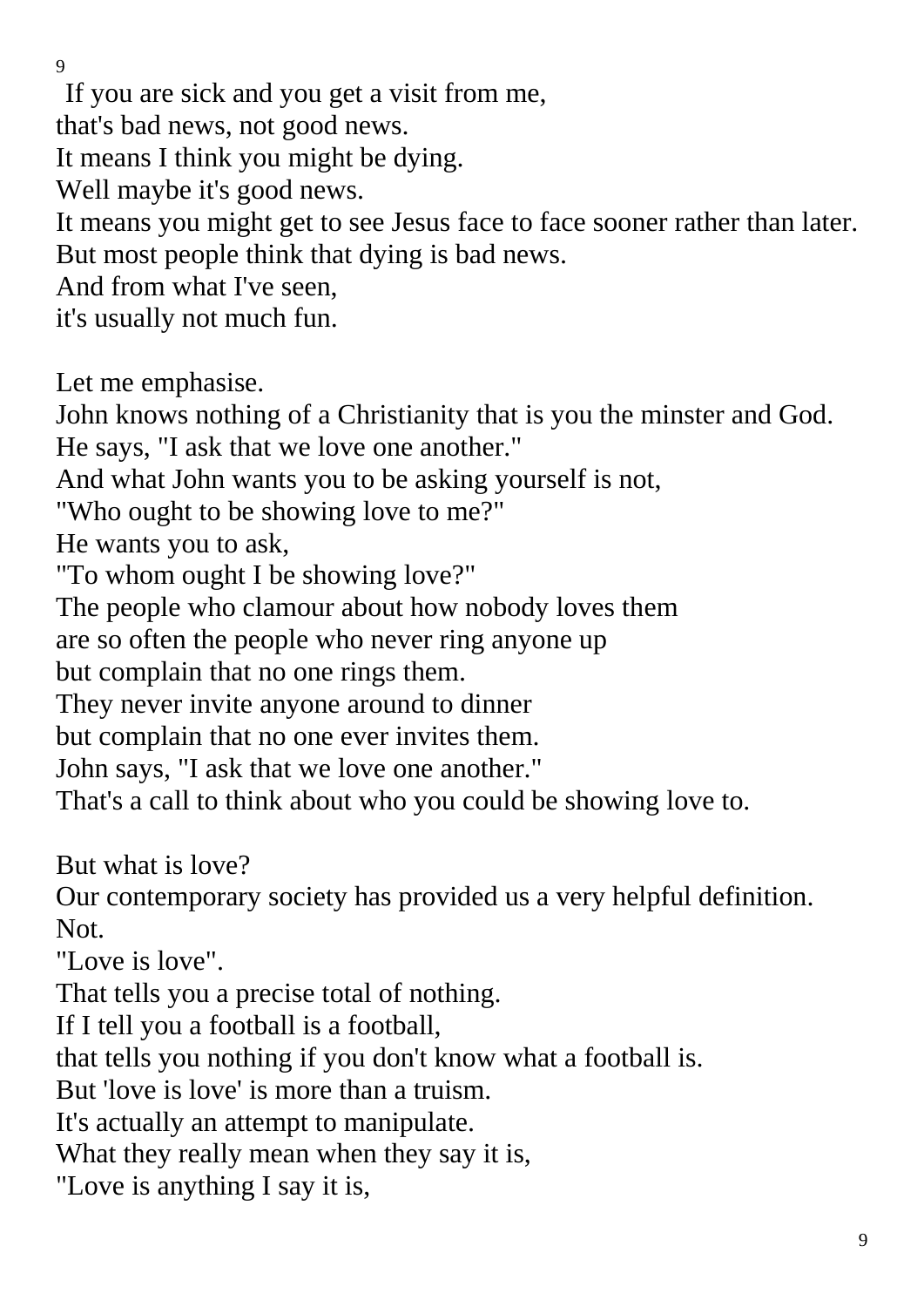and you have no right to argue if you disagree."

It's an attempt to stifle dissent.

What does John say love is?

1:6 "And this is love: that we walk in obedience to his commands."

Love is obeying God's commands.

I've preached on three verses today.

The word command appears four times in three verses.

It seems strange to us

for love and command to be pair together.

But it's not strange actually.

How does a soldier show that he loves his country?

By obeying the commands of his superior officer.

In the Christian faith,

Jesus is your superior officer.

He's so much superior that the analogy is actually broken.

But it's still true.

If you want to show love,

you do what Jesus tells you to.

This is something Jesus himself emphasised in John's gospel.

Jn 14:15 "If you love me, keep my commands."

Jn 14:21 "Whoever has my commands and keeps them is the one who loves me.

The one who loves me will be loved by my Father,

and I too will love them and show myself to them."

Jn 15:10 "If you keep my commands, you will remain in my love,

just as I have kept my Father's commands and remain in his love."

Why does Jesus tie love and keeping his commands so tightly together? Because it's actually very hard to know what love is. All of us have a natural inclination to deciding that love is what makes me feel good. Parents say, "I love my child, so I could never discipline them." And the child turns out to be out of control.